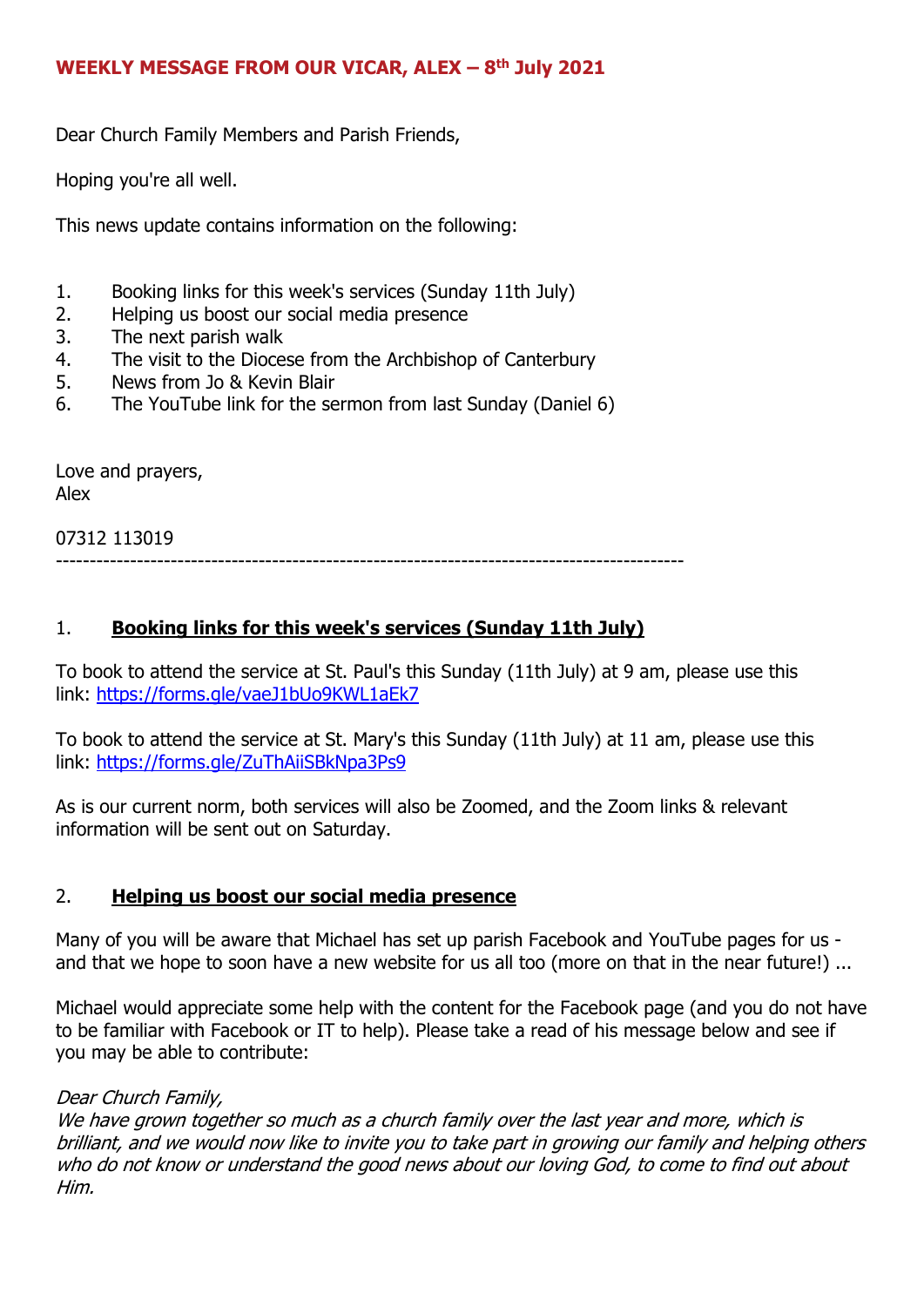As most of you will be aware, we now have parish Facebook and YouTube pages. These are both great tools to reach out to those who are seeking but who may not want to come along to church to ask their 'first questions' about who we are and what we believe.

We currently upload the Sunday sermons onto YouTube and share these on Facebook and we also include updates on parish events such as the food bank collections, Christian Aid collections, our courses and other news.

We would love it if you may wish to contribute some supportive content to be shared on one of these platforms.

If you feel comfortable recording yourself, then a short video is great, but if this is not for you then you may feel happy to write something so we can either record your words or share them in writing as a Facebook post.

The kinds of things we are after are ways to catch people's attention about God, such as:

- 1. A particular bible verse you like and a sentence or two about why you like it and how it has impacted your life
- 2. A testimony (story) about something positive that God has done or is doing in your life, which points to His goodness and His work in the world
- 3. A poem drawing people to God or something similar

Please send any contributions or ask any questions on [socialmedia@norkwithburghheath.com](mailto:socialmedia@norkwithburghheath.com) (our email address for social media items).

Thank you very much **Michael** 

# 4. **The next parish walk**

Our next parish walk will be on the morning of Saturday 17th July and will be led by Sue and Francis Hay.

It will be just over 3 1/2 miles and will start from Reigate Heath.

Please contact Sue Hay on the following email address for more information: [sue.hay\\_stpauls@yahoo.com](mailto:sue.hay_stpauls@yahoo.com)

Thank you to Sue and Francis for leading this walk.

# 5. **The visit to the Diocese from the Archbishop of Canterbury**

As many of us are aware, the Archbishop of Canterbury is visiting our Diocese between the 24th and 26th September.

As part of this weekend, there will be a big event on the evening of Friday 24th September for church families. Please see a message below from David Senior, who has bravely taken on the enormous voluntary role of organising this weekend: